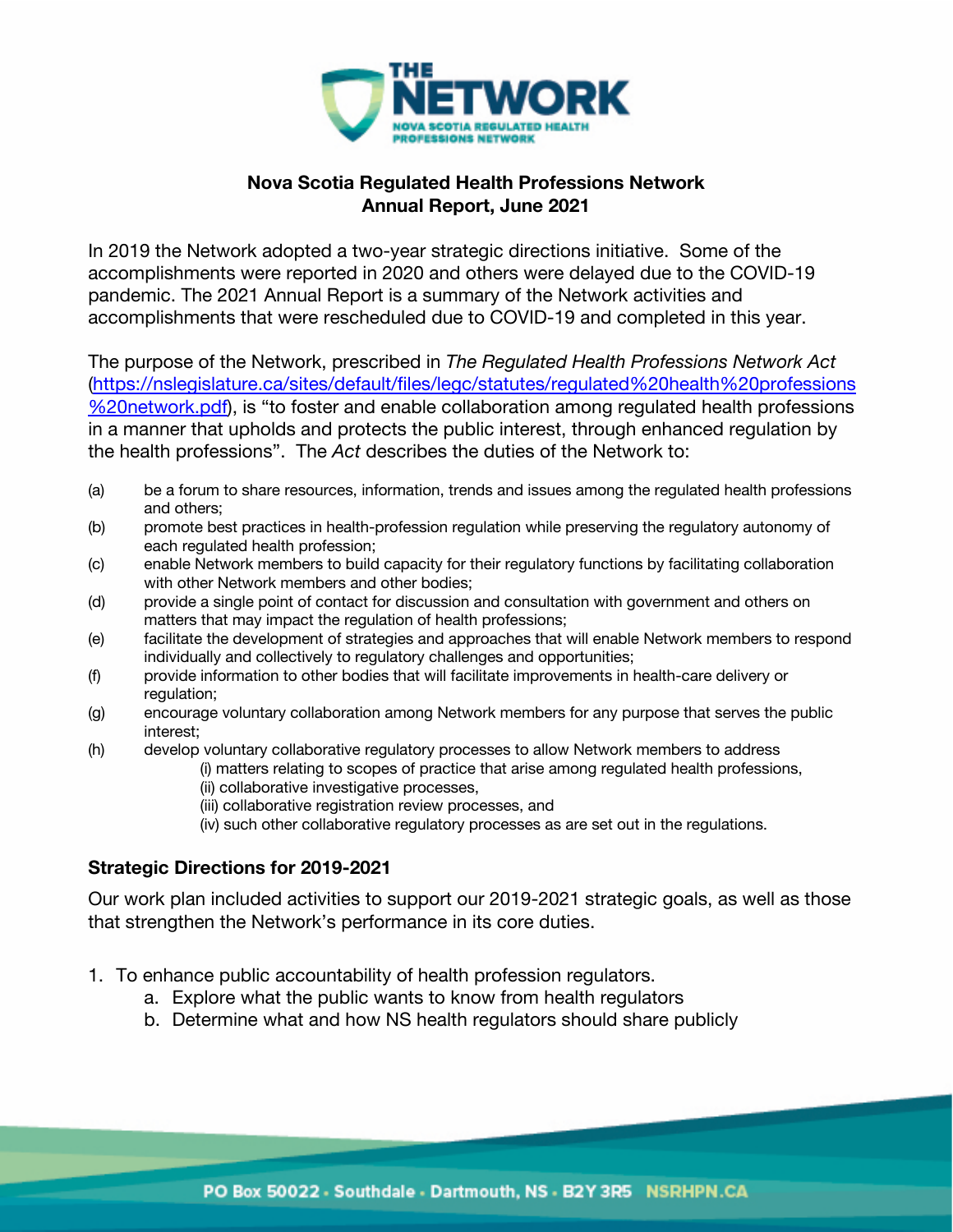An annotated literature review was completed in November 2019 with additional references added as they were published. A working group of Council members reviewed the information in the literature review and noted that two themes, regulator accountability regarding a public registry and the better communication about complaints and investigations processes were important. The working group also reviewed websites from a sample of regulators to consider the consistency of content and how it was presented. It developed drafts and received Council feedback.

The Network approved a motion endorsing as good practice the approaches set out in the document "A Resource for Network Members Regarding What the Public Wants to Know Regarding a Public Registry" and recommend adoption by Network members to the extent that is permitted by relevant legislation. A second motion was also approved endorsing as good practice the approaches set out in the document "A Resource for Network Members Regarding What the Public Wants to Know Regarding Complaints and Investigations" and recommend adoption by Network members to the extent that is permitted by relevant legislation. The working group also discussed the potential for using templates for complaints and investigations that can be incorporated by regulators as a future initiative.

c. Identify standards of good regulation for regulators

The Network also approved a motion endorsing as good practice the approaches set out in the document "Standards of Good Regulation 2020: A Resource for Network Members" and recommend adoption by Network members to the extent that is permitted by relevant legislation. The document serves as a resource for Network members on common standards for good regulation. It is intended for Network members to use in part or whole to guide their governance and operations. The "Standards of Good Regulation 2020: A Resource for Network Members" can be useful for health professions hoping to be self-regulated.

It was recommended that the three documents be updated regularly so they are current with best practice and minimally every two years. All documents are available to Network members.

- 2. To collaborate in a manner that upholds and protects the public interest.
	- a. Explore best regulatory practices in assuring ongoing competence of registrants

A working group on continuing competency undertook a literature review of best practices in assuring ongoing competence of registrants. An annotated bibliography of twenty-seven selected references on continuing professional development (CPD) and continuing competence was developed and from these a short list (9) of the most noteworthy was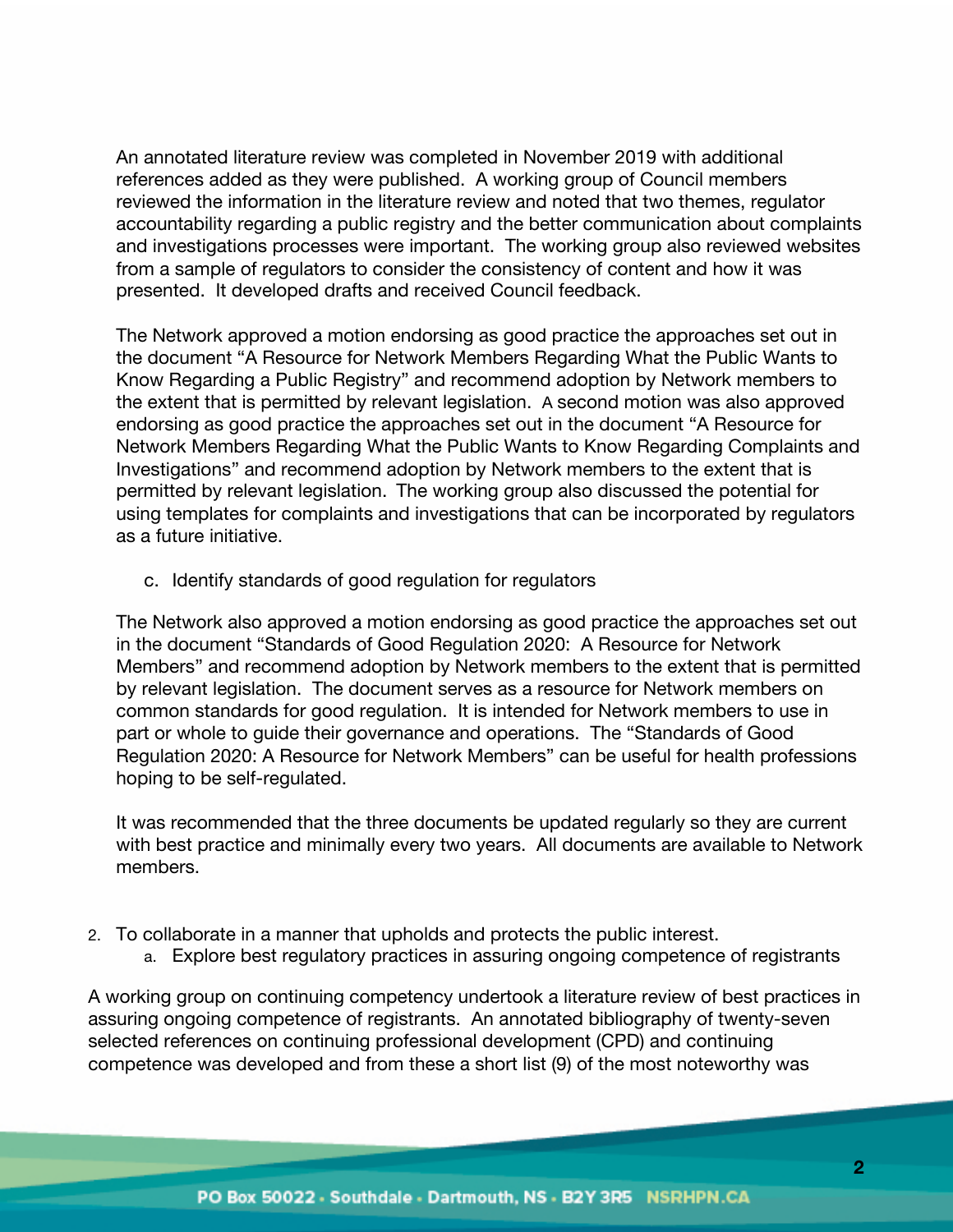compiled. The working group also identified four resources illustrating how CPD can be implemented. The references and examples cited in the document "NSRHPN Working Group on Continuing Competency: Report to Council, June 2021" can be viewed at: https://drive.google.com/drive/folders/1wbn15tOoRS6b6A9bc\_JUL9hyss5Xzrx?usp=sharing

In the document, the working group acknowledges that regulators have standards or policies for continuing professional development (CPD) for their registrants to demonstrate continuing competency that are relevant to their scope of practice and meet re-licensure criteria. Although demonstrating a minimum number of practice hours in a specified period and a specific number "approved" education hours are most common, it would seem these requirements alone are insufficient to maintain, develop, and update knowledge, skills, and performance to provide safe and effective patient care. From a review of the references and the cited examples, practitioner reflective practice, ideally with some aspect of facilitation or coaching, would be a desirable component for CPD whereby continued learning is seen as contributing to competence. The Health & Care Professions Council (HCPC) has developed guidelines and resources for both practitioners and organizations to implement reflective practice. The HCPC describe reflective practice as "… a process which helps you gain insight into your professional practise by thinking analytically about any element of it".

Requirements for re-licensure vary among regulators and anything more rigorous than counting hours and/or approved CPD are likely attributable to the ability of a regulator to manage. The Network may want to consider providing consultation for its members on incorporating evidence-based guidelines or standards for CPD. Such a consultation could include a survey of Network members on CPD requirements for re-licensure.

b. Pool resources around governance training

The Network hosted a governance workshop in September 2019. Deanna Williams of Dundee Consulting was the facilitator of "Regulation in the Public Interest" and provided a handout resource for Network Members. There were 51 participants from 14 Network members and 3 participants from 2 non-Network members in the workshop.

A second virtual workshop on Governance for Regulators with Richard Steinecke from SML-Law as a resource person was held in November 2020. There were 43 registrants for the workshop from 11 Network member organizations and 2 participants from 1 non-Network member in the workshop.

The Network members can access summary of governance resources compiled from a selected literature review at https://drive.google.com/drive/folders/1sqVDPNj8pJ3UZ8HTHil-MNO7dcXH-lLv?usp=sharing. The most recent addition to the list of governance resources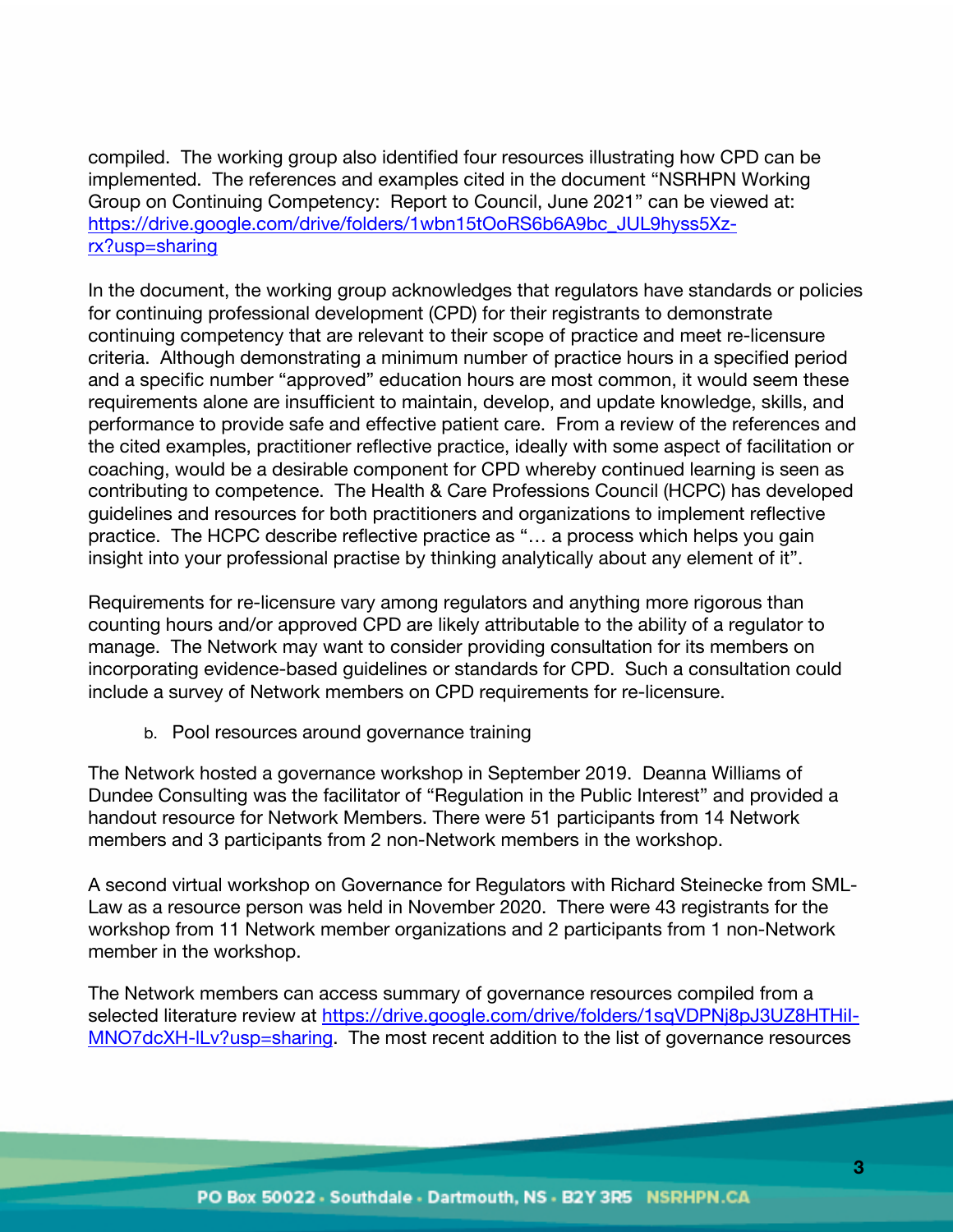is a handbook on governance for regulators from Steinecke Maciura Leblanc https://www.sml-law.com/resources/governance-for-regulators/.

Network members can also access resources through CLEAR (Council on Licensure Enforcement & Regulation; https://www.clearhq.org) and CNAR (Canadian Network of Agencies of Regulation; https://www.cnar-rcor.ca).

- 3. Operational (ongoing deliverables arising from the Act): Build engagement among members to foster and enable collaboration.
	- a. Be a forum to share resources, information, trends, and issues in health profession regulation

Most notably in 2020-2021 was the Network's initiatives regarding COVID-19. With the outbreak of the pandemic the Network provided regular communiques to members regarding the latest updates on COVID-19. The updates were intended to assure Network members that they all had the same evidence-based information to guide their respective organizations. In, addition, the Executive Committee proposed special COVD-19 meetings for Council members to share their perspectives on pandemic related issues.

b. Enable Network members to build capacity by facilitating collaboration among members

The Network's activities and accomplishments are realized through the many hours of members volunteering their time and expertise. Although working groups and committees have adopted virtual processes to undertake their work, it has not diminished a spirit of collaboration. A notable example has been the commitment of the Network to pursue and embrace innovation in self-regulation by approving recommendations from a working group on innovation in self-regulation to collaborate with the Department of Health and Wellness regarding a proposal for a Nova Scotia Health Professions and Occupations Act.

c. Facilitate inter-provincial collaboration on multi-jurisdictional practice/tele-practice among regulators

In 2019, the Network accepted the request of Denise Perret, QC, Deputy Minister of Health and Wellness, Nova Scotia to establish meetings to facilitate discussion regarding multijurisdictional practice. Deputy Minister Perret identified challenges for some IWK Health Centre clinicians related to registration/licensure to practice in multiple provinces including the IWK's perceived administrative burden of completing applications and paying for multiple registrations and annual licensures. Her request to the Network was on behalf of the Atlantic Deputy Ministers of Health. The Network undertook: 1. Scheduling meetings among Nova Scotia health regulators, representatives from the IWK, and the Nova Scotia Department of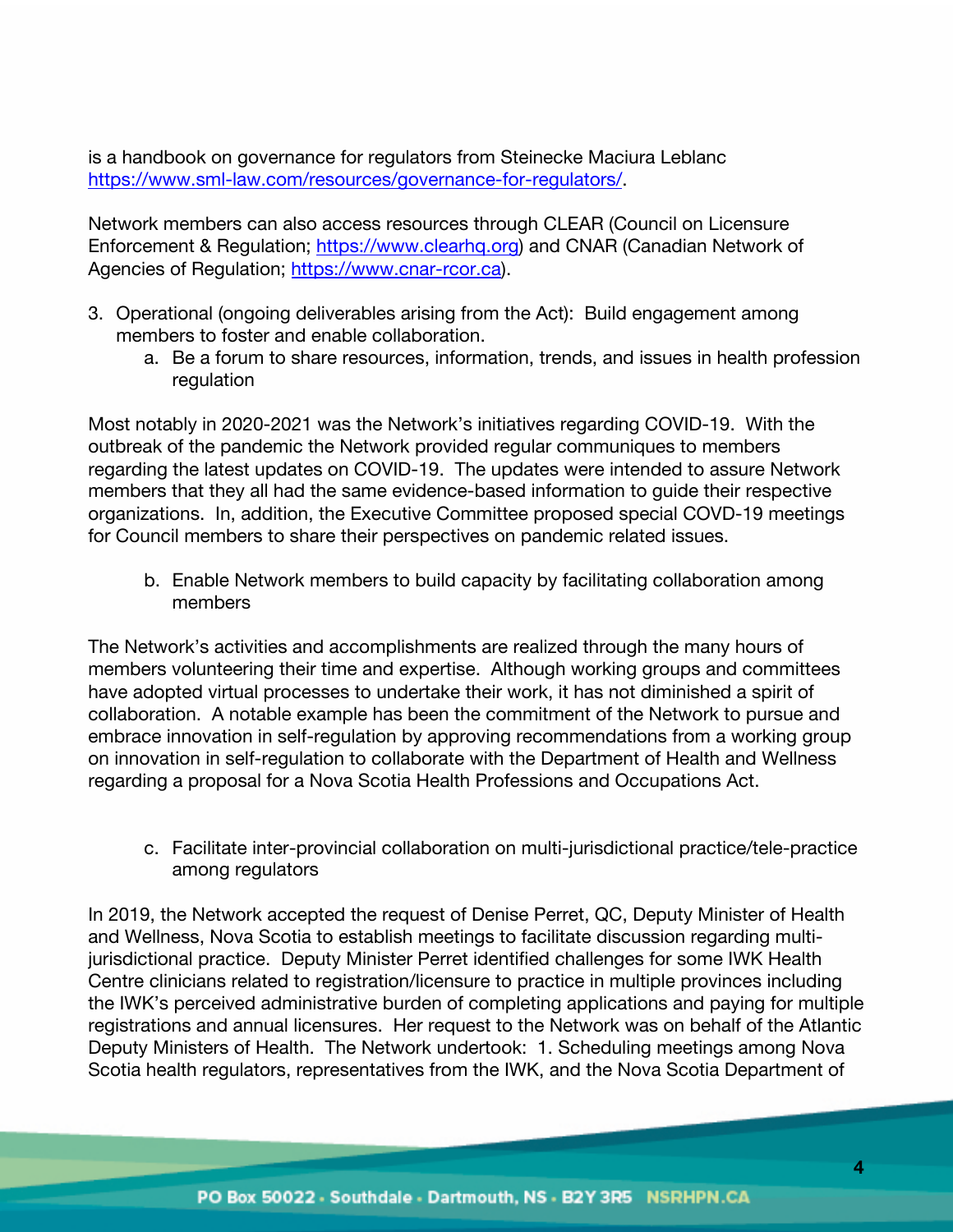Health and Wellness (DHW); 2. Undertaking a review of current practice among Nova Scotia health regulators; 3. Collating a series of reference documents on multi-jurisdictional practice; 4. Exploring multi-jurisdictional practice issues with affiliated organizations, the Council on Licensure, Regulation and Enforcement (CLEAR; https://www.clearhq.org), and the Canadian Network of Agencies for Regulation (CNAR; http://www.cnar-rcor.ca/home). A summary was prepared, and the Network continues to monitor multi-jurisdictional issues for health professions in Canada and internationally to keep its members apprised of emerging issues such as COVID-19 which meant many Network members to adapt licensing requirements and consider policy changes to allow for virtual care.

d. Collaborate with the Nova Scotia Fair Registration Practices office regarding best practices

Network representatives sit on an advisory committee for FRPA. The FRPA office hosts regular information sharing meetings for regulators that are attended by many Network members.

e. Implement as required collaborative registration appeal review policies and procedures

A survey of Network members indicated that there were almost no registration appeals among its members in the last five years. The registration appeal review policies and procedures were first developed in 2013 and were due for review and updating as required. A working group undertook the review and updated Council. The Network sought feedback from the FRPA Office on the revisions being proposed. The Network approved seven revised policies regarding registration appeal review. All policies are available for Network members to adopt as needed.

f. Liaise with stakeholders and the public

The Network liaises with its stakeholders on specific topics such as MAiD (Medical Assistance in Dying) through committee participation. Nova Scotia Health has established a M.A.i.D. Advisory Committee that will assume the leadership role previously provided by the Network. The Network and some if its members will be represented on the NS Health Committee chaired by Dr. Gordon Gubitz.

The Network serves as a resource to help its members liaise with one another and other organizations on specific questions. For the public, the Network website https://www.nsrhpn.ca and social media such as Facebook and Twitter are means of communication.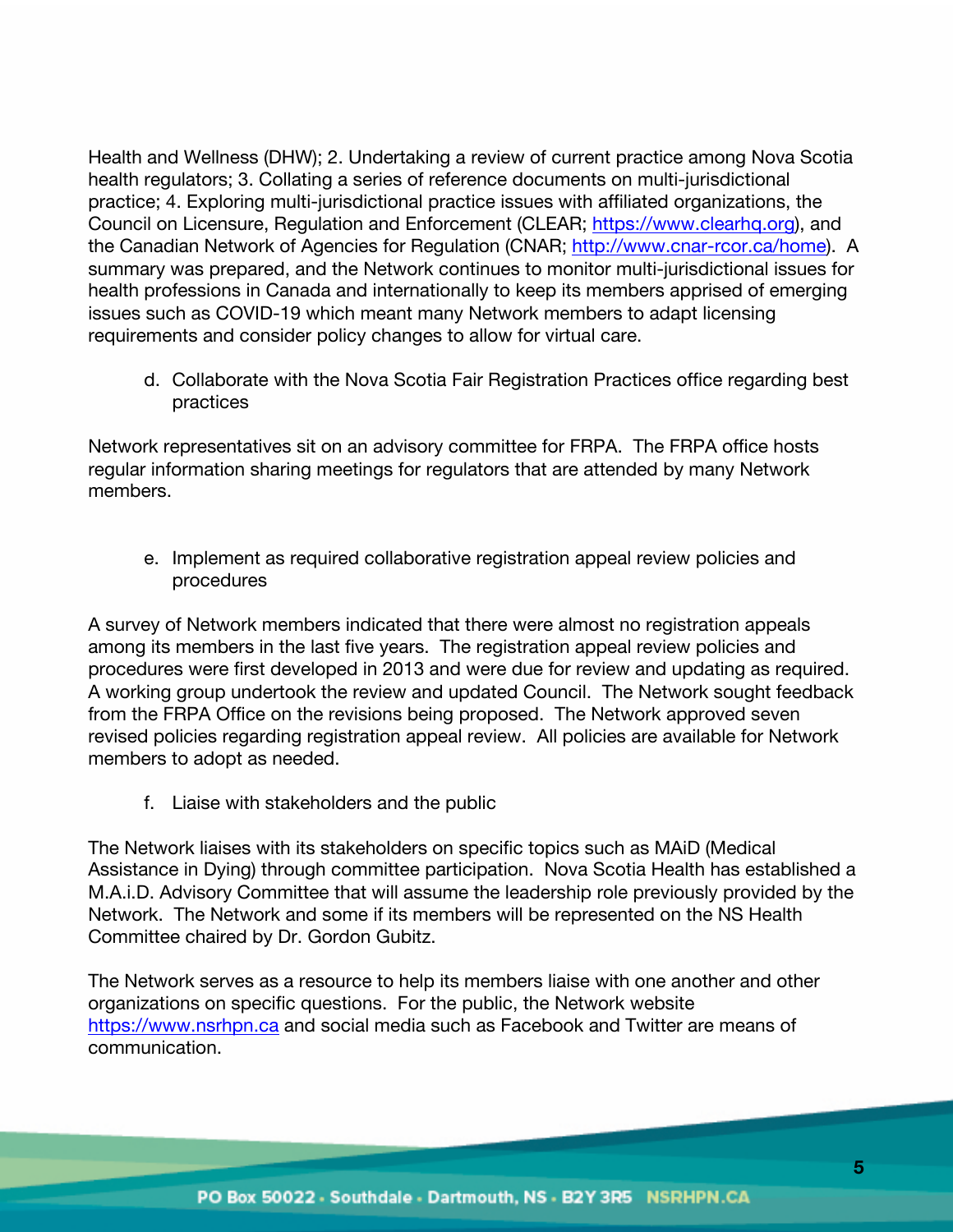g. Provide efficient and effective operation of the business of The Network

The Network produces an annual report and the last two years has undertaken a review engagement of its financial operations by the accounting firm MNP. The Network Executive Committee monitors the budget with regular updates from the Executive Director.

COVID-19 remains a dominant issue for the Network and its member organizations since March 2020. The Network has responded by distributing regular, frequent updates on matters pertinent to health regulators. Additional virtual meetings of the Council were held for members to share issues and learnings as they were experienced and responded to COVID-19.

## **Governance**

Our governing Council consists of representatives from our 22 Network members.

| Member Representatives (Voting)                                                                |                                                         |  |
|------------------------------------------------------------------------------------------------|---------------------------------------------------------|--|
| College of Audiologists and Speech-Language Pathologists                                       | Nova Scotia College of Medical Laboratory Technologists |  |
| Janice Jones, Executive Director/Registrar<br>Cindy Wheeler, Registrar                         |                                                         |  |
| College of Dental Hygienists of Nova Scotia<br>Nova Scotia College of Nursing                  |                                                         |  |
| Sue Smith, CEO & Registrar<br>Stacy Bryan, Registrar/CAO                                       |                                                         |  |
| College of Occupational Therapists of Nova Scotia                                              | Nova Scotia College of Optometrists                     |  |
| Kevin Wong, Registrar<br>Carl Davis, Past Chair                                                |                                                         |  |
| College of Paramedics of Nova Scotia                                                           | Nova Scotia College of Pharmacists                      |  |
| Karl Kowalczyk, Executive Director/Registrar                                                   | Bev Zwicker CEO & Registrar                             |  |
| College of Physicians and Surgeons of Nova Scotia                                              | Nova Scotia College of Physiotherapists                 |  |
| D.A. (Gus) Grant, Registrar/CEO                                                                | Joan Ross, Registrar                                    |  |
| Denturist Licensing Board of Nova Scotia                                                       | Nova Scotia College of Respiratory Therapists           |  |
| Maureen Hope, Registrar                                                                        | Tara Planetta, Registrar                                |  |
| Nova Scotia College of Medical Imaging and Radiation                                           | Nova Scotia College of Social Workers                   |  |
| <b>Therapy Professionals</b><br>Alec Stratford, Executive Director/Registrar                   |                                                         |  |
| Julie Avery, Executive Director/Registrar                                                      |                                                         |  |
| Nova Scotia Board of Examiners in Psychology<br>Nova Scotia Dental Technicians Association     |                                                         |  |
| Gordon Butler, Registrar                                                                       | Christian Hall, President                               |  |
| Nova Scotia College of Counselling Therapists                                                  | Nova Scotia Dietetic Association                        |  |
| John Hubert, Registrar & Executive Director                                                    | Jennifer Hemeon, Executive Manager                      |  |
| Nova Scotia College of Chiropractors                                                           | Midwifery Regulatory Council of Nova Scotia             |  |
| Janis Noseworthy, Registrar                                                                    | Jenny Wright, Registrar/Executive Director              |  |
| Nova Scotia College of Dispensing Opticians                                                    | Provincial Dental Board of Nova Scotia                  |  |
| Brigitte MacInnes, Registrar                                                                   | Martin Gillis, Registrar                                |  |
| Member Representatives (Non-Voting)                                                            |                                                         |  |
| Nova Scotia Department of Health and Wellness                                                  | Nova Scotia Regulated Health Professions Network        |  |
| Cindy Cruikshank, Director of Health Workforce Polices and<br>Bruce Holmes, Executive Director |                                                         |  |
| Programs                                                                                       |                                                         |  |